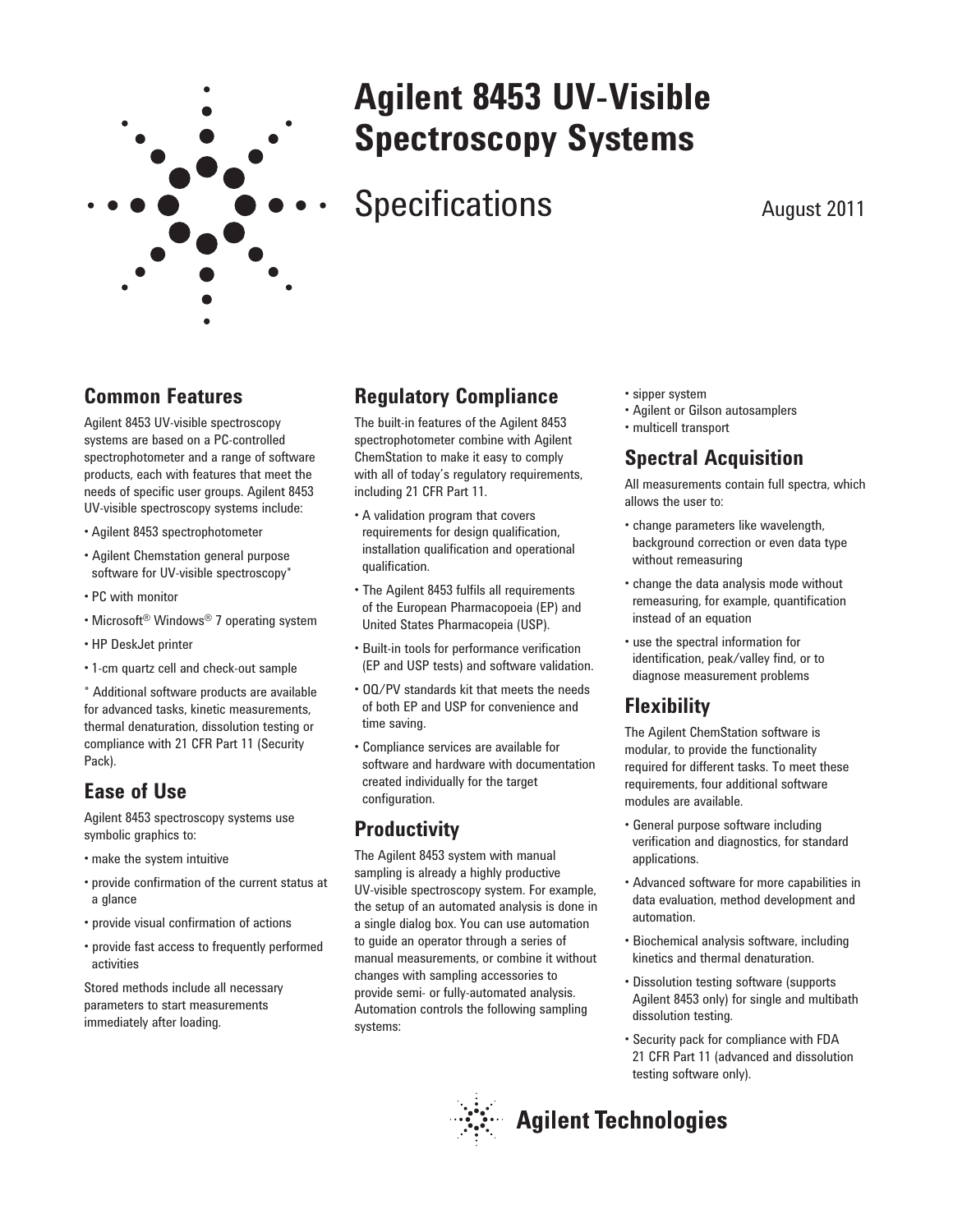# **Agilent ChemStation for UV-Visible Spectroscopy: General Purpose Software**

## **General Description**

The general purpose software for Agilent ChemStation is the core software with instrument control, data acquisition, and a mode for standard data evaluation capabilities. A separate mode allows diagnostic and verification of HP 8452A and Agilent 8453 spectrophotometers.

The general purpose software is specially designed for ease of use in routine labs or for occasional users. It allows use of the following data types:

- absorbance
- transmittance
- first to fourth derivative

An Execute Advanced Method mode allows execution of any method that was developed using the advanced software for Agilent ChemStation.

## **Data Analysis Tasks**

#### **Fixed Wavelength(s)**

- Data at up to six wavelengths can be extracted from the spectrum.
- Different types of background corrections can be applied.

#### **Spectrum/Peaks**

- Finds up to specified number of peaks and/ or valleys in spectrum.
- The last measured spectrum is annotated with peaks and valleys.
- The found peaks of all spectra are displayed in a results window.

#### **Ratio/Equation**

The Equation mode allows the user to enter an equation for the evaluation of data. The variables that have been entered for the samples are:

- Up to six specified wavelength values, weight and volume
- Mathematical functions include  $+$ ,  $-$ ,  $\times$ ,  $/$ , log, ln, exp, sqr, sqrt

Results are displayed in a window with the values at the specified wavelengths and the equation results. The results are automatically corrected for the pathlength of the cell and the dilution factor.

#### **Quantifi cation**

- A virtually unlimited number of standards can be used for the calibration. The only limit is the memory of the PC.
- Concentration of standards can be entered directly by the user or calculated from the given weight, volume, and purity from the software.
- Four calibration curves are available: linear, forced zero, linear, second order, forced zero, and second order.
- Calibration diagnostics include a plot of the processed spectra, a plot of each data point and the fitted calibration curve.
- Calibration curve statistics are the standard deviation for each calibration coefficient, the standard deviation of calibration, and the correlation coefficient.

## **Automation**

Automation comprises an automation table, which consists of:

- up to three standards (only for quantification)
- two controls
- a user-defined number of samples (only limited by the sampling device)

The automatically-generated result report can include statistics on the samples (average, standard deviation, % RSD, minimum and maximum value). Automation normally, but not necessarily, involves automated sample introduction as well as measurement and evaluation.

## **Interactive Spectral Processing**

Spectra may be interactively processed by the user with the following functions:

- absorbance—transmittance
- scalar add and multiply
- spectral add and subtract
- calculation of derivatives
- interpolation of data points by a spline algorithm

## **Verification and Diagnostics**

The general purpose software includes a Verification and Diagnostic mode to allow the user to verify and diagnose the correct operation of HP 8452A or Agilent 8453 spectrophotometers.

It allows these tests to be performed:

- spectrophotometer self test
- performance verification checks such as photometric and wavelength accuracy
- wavelength reproducibility
- stray light
- noise
- baseline flatness
- drift (1 hour, optional)
- performance verification, including all tests required by the European Pharmacopoeia and United States Pharmacopeia
- The diagnostics allows the user to:
- check the lamp intensities
- check the lamp stability
- check the dark current
- check the pump time for a sipper/ autosampler system with a flow test

## **Operating System and PC Requirements**

Agilent ChemStation software is compatible with these Microsoft Windows operating systems:

- Microsoft Windows XP Professional 32-bit (SP 2 or 3),
- Windows Vista Professional 32-bit (SP 1 or 2),
- Windows 7 Professional 32-bit (SP 1),
- Windows Server 2003, or
- Windows Server 2008 32-bit (SP 1).

A PC with 1 GHz 32-bit (x86) processor or faster, a minimum of 1 GB of RAM for Windows XP or 3 GB for Windows Vista or Windows 7, 40 GB hard drive, CD-ROM drive, and SVGA (1280 x 1024) or better graphics is required for the software to operate correctly. Instrument control is done through GPIB or LAN.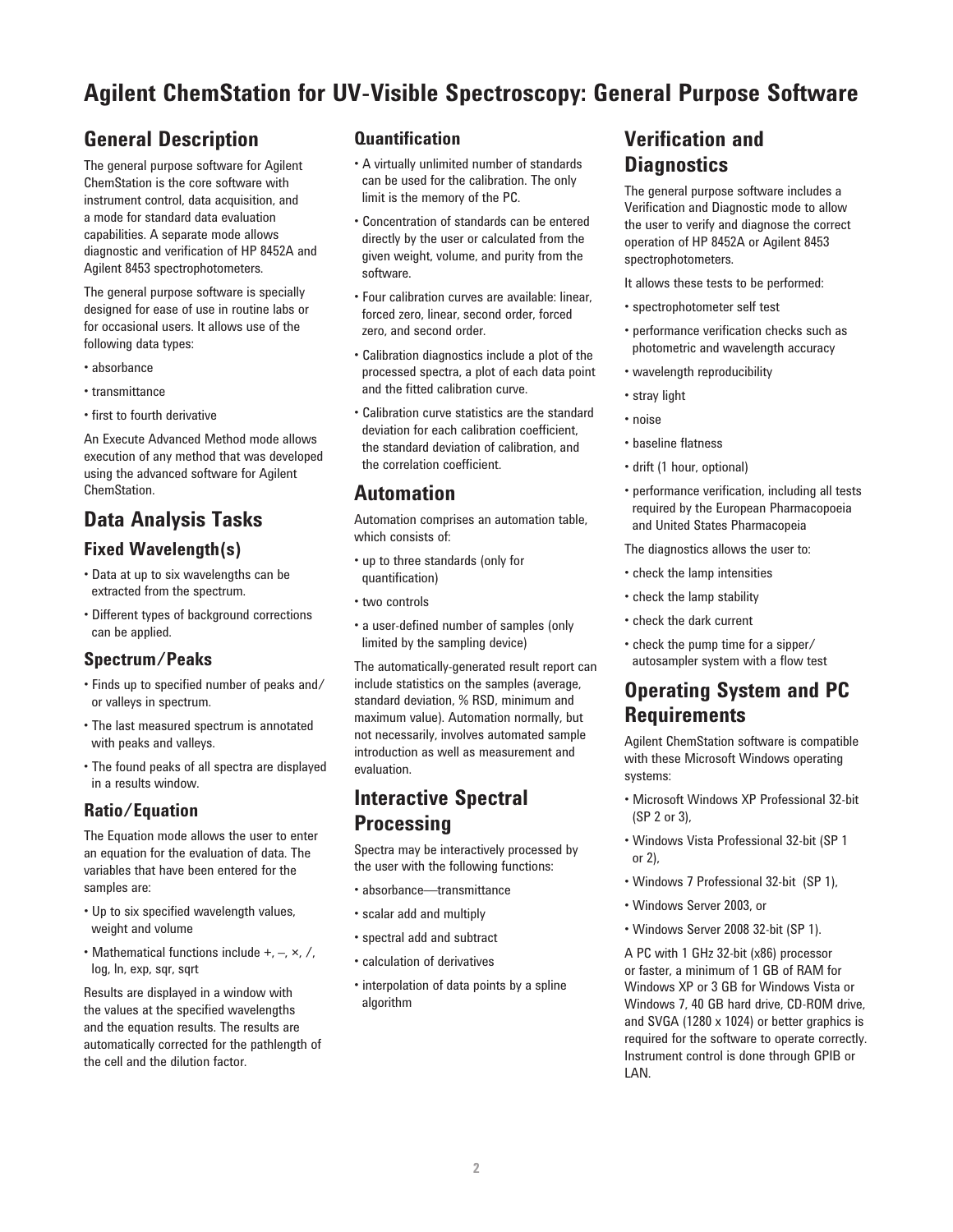## **Agilent 8453 UV-Visible Spectrophotometer**

## **General Description**

The Agilent 8453 offers the latest in diodearray technology.

- Compliance with all requirements of the European Pharmacopoeia (EP) and United States Pharmacopeia (USP).
- Small footprint to save bench space.
- Prealigned deuterium and tungsten lamp light sources for trouble-free maintenance.
- Built-in buttons to measure sample, standard and blank for convenient measurements even with gloves.
- Thermally-stable ceramic spectrograph for a wide operating temperature range.
- Communication through GPIB or LAN for

#### **Optical Specifications**

dedicated or networked PC control.

- Firmware upgrade from PC for easy participation in future developments.
- Built-in GPIO interface for control of accessories.

### **Regulatory Compliance**

The Agilent 8453 supports compliance with GLP regulations.

- Serial number and firmware revision held in non-volatile memory.
- Own clock for time and date stamps of the spectra.
- Extensive self-test procedures that check the electronics and key optical to ensure consistent performance between validation.
- Built-in electronic logbooks, which

contain the results of self-tests, notes on instrument maintenance, events and errors.

### **Diode-Array Advantages**

Backed by almost two decades of experience in the development and manufacture of diode-array spectrophotometers, the Agilent 8453 gives you clear advantages.

- Fast spectral scanning for complete spectral information and multiwavelength applications such as user-defined equations.
- Open sample area for convenient sample handling.
- High throughput optics guarantees excellent signal-to-noise for high sensitivity.
- Virtually absolute wavelength resettability allows selection of optimum wavelength

| Wavelength range             | 190-1100 nm    |                                                        |
|------------------------------|----------------|--------------------------------------------------------|
| Slit width                   | 1 nm           |                                                        |
| EP resolution test           | >1.6           | spectrum of a 0.02% v/v solution of toluene in hexane, |
|                              |                | ratio absorbance at 269 nm/266 nm                      |
| Stray light                  | $< 0.03\%$     | at 340 nm ( $NaNO2$ , ASTM)                            |
|                              | $< 0.05\%$     | at 220 nm (Nal, ASTM)                                  |
|                              | $< 1\%$        | at 200 nm (KCI, EP)                                    |
| Wavelength accuracy          | $<\pm 0.5$ nm  | (NIST 2034)*                                           |
|                              | $<\pm 0.2$ nm  | at 486.0 and 656.1 nm                                  |
| Wavelength reproducibility   | $<\pm 0.02$ nm | ten consecutive scans (NIST 2034)                      |
| Photometric accuracy         | $<\pm 0.005$ A | at 1 A (NIST 930e)                                     |
|                              | $<\pm 0.01$ A  | potassium dichromate, EP method                        |
| Photometric noise            | < 0.0002 A     | sixty 0.5-s scans at 0 A, 500 nm, rms                  |
| <b>Photometric stability</b> | $< 0.001$ A/h  | at 0 A, 340 nm, after 1 h warmup, measured over 1 h,   |
|                              |                | every 5 s, constant ambient temperature                |
| <b>Baseline flatness</b>     | < 0.001 A      | 0.5-s blank, 0.5-s scan, rms                           |
| Typical scan time            | 1.5s           | full range                                             |

#### **Physical Dimensions**

| Height $\times$ width $\times$ depth | $185 \times 344 \times 560$ mm (7.3 $\times$ 13.5 $\times$ 22.0 in) |
|--------------------------------------|---------------------------------------------------------------------|
| Weight                               | 16.5 kg (36.3 lb)                                                   |

#### **Power Requirements**

| Line voltage      | 90-264 V AC   |
|-------------------|---------------|
| Line frequency    | $47 - 63$ Hz  |
| Power consumption | 70 VA typical |

#### **Environmental Conditions**

| Operating temperature     | $0 - 50$ °C (32-122 °F)              |
|---------------------------|--------------------------------------|
| Non-operating temperature | -40-70 °C (-4--58 °F)                |
| Humidity                  | $\leq$ 95 %, at 25–40 °C (77–104 °F) |